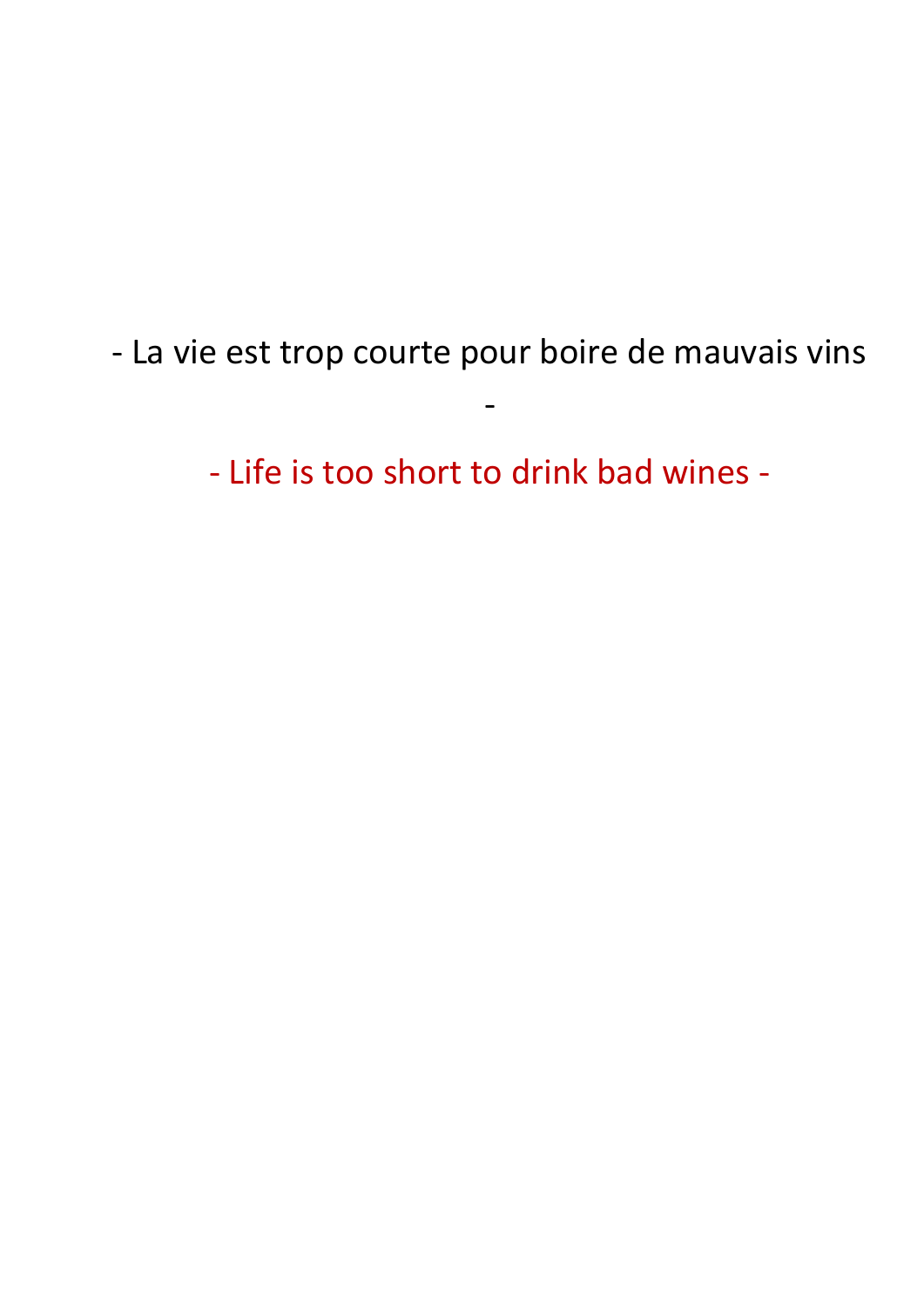### *Selezione di vini Italiano …*

#### **Vino Bianco**

| COLTERENZIO, Classic DOC Sudtirol Alto Adige<br>2018 - Alto Adige - Pino Grigio                           | 55.  |
|-----------------------------------------------------------------------------------------------------------|------|
| AZIENDA AGRICOLA ADAMO SAVERIO – ELIOS, IGP Terre Siciliane "Modus Bibendi"<br>$2018$ - Sicile - Grillo   | 55.  |
| AZIENDA VINICOLA FUNARO, IGT Verdelicia Inzolia<br>2013 - Sicile - Chardonnay                             | 60.  |
| TENUTA SANTA MARIA DI GAETAN BERTANI, DOC Leipa Soave<br>2018 - Veneto, Valpolicella - Garganega Veronese | 75.  |
| CARLO HAUNER, IGT Salina Bianco<br>2017 - Iles Eoliènes, Sicile - Inzolia, Catarratto                     | 95.  |
| ELIO OTTIN, DOP Val d'Aoste Petite Arvine "Nuances"<br>2017 - Val d'Aoste - Petite Arvine                 | 100. |
| AZIENDA AGRICOLA VITTORIO BERA & FIGLI, Vino Bianco "Bianchdudui" L.1-2000<br>2017 - Piémont - Muscat     | 110. |
| GAJA, Vistamare Camarcanda, Toscane IGT<br>2018 - Toscane - Vermentino, Viogner                           | 140. |
| GAJA, Gaia & Rey, Langhe DOP<br>2017 - Piémont - Chardonnay                                               | 500. |

**Vino Spumante** 

| AZIENDA AGRICOLA COLETTI, DOC Prosecco Treviso "Phoja" Frizzante | 45. |
|------------------------------------------------------------------|-----|
| NV - Veneto, Treviso - <i>Glera</i>                              |     |
| DOMAINE SUTTO & POLJE, DOC Prosecco Treviso Brut                 | 45. |
| NV - Veneto - <i>Glera</i>                                       |     |

**Vino Dolce**

| AZIENDA AGRICOLA MONTECROCETTA, DOC Recioto Di Gambellara, Passitaïa | 120. |
|----------------------------------------------------------------------|------|
| 2005 - Veneto - Garganega                                            |      |

### *Selezione di vini Italiano …*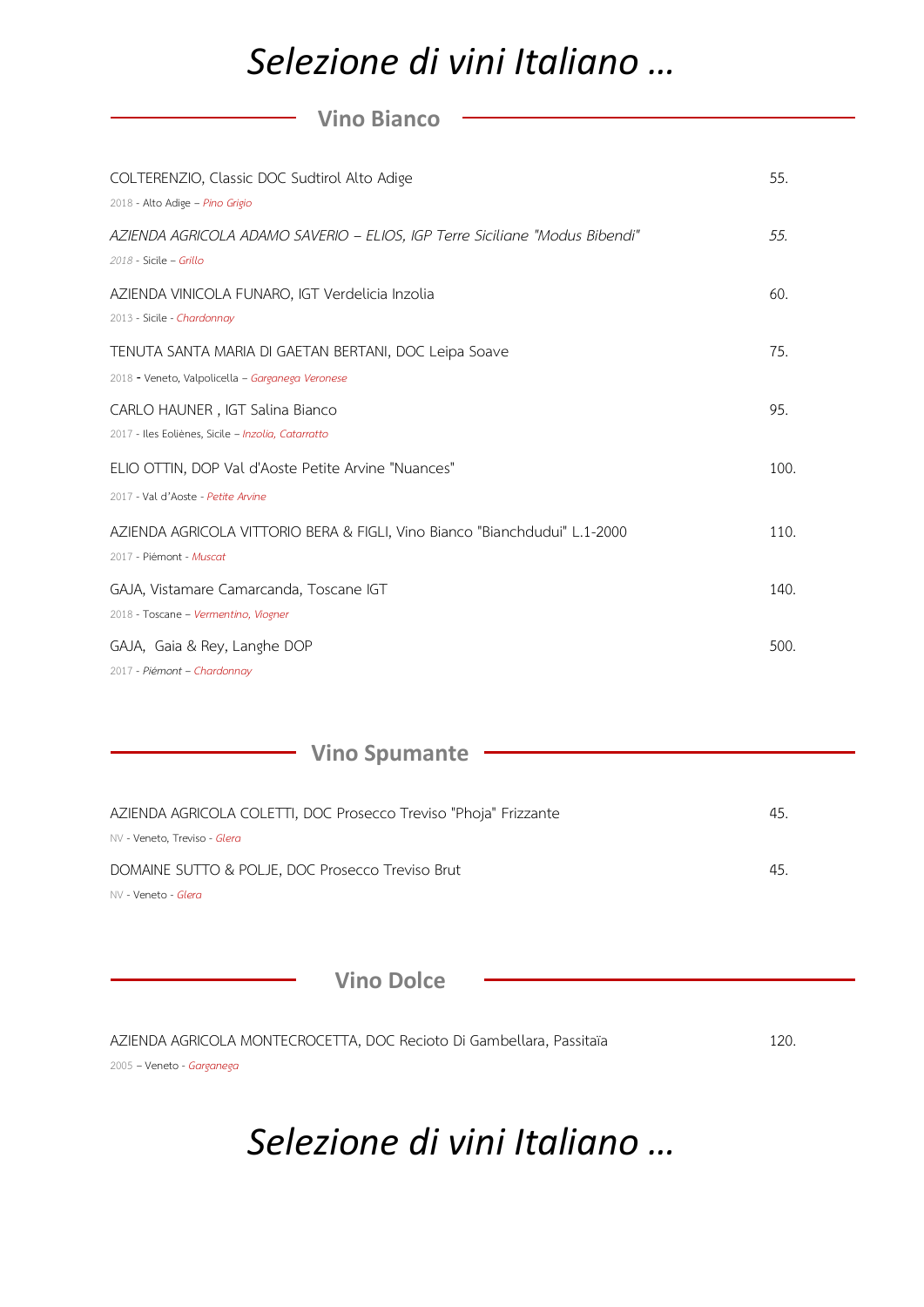#### **Vino Rosso**

| AZIENDA AGRICOLA VITTORIO BERA & FIGLI, DOCG Barbera d'Asti "Ronco Malo"<br>2016 - Piémont - Barbera                                  | 60.  |
|---------------------------------------------------------------------------------------------------------------------------------------|------|
| AZIENDA AGRICOLA ADAMO SAVERIO - ELIOS, IGP Terre Siciliane "Modus Bibendi"<br>2017 - Sicile - Nero d'Avola                           | 60.  |
| CLAUDIO ALARIO, DOC Dolcetto di Diano d'Alba "Costa Fiore"<br>2017 - Piémont - Dolcetto                                               | 70.  |
| A6MANI, DOC Familiae Primitivo di Manduria<br>2017 - Puglia - Primitivo                                                               | 70.  |
| CARLO HAUNER, IGT Terre Siciliane, Hierà Rosso<br>2016 - Iles Eoliènes, Sicile - Calabrese, Alicante e Nocera                         | 80.  |
| LE DIFESE Toscane Tenuta San Guido (Producteur du « Sassicaïa »)<br>2016 - Toscane - Cabernet Sauvignon, Sangiovese                   | 100. |
| CECILIA CONTE, DOCG Barbaresco<br>2015 - Piémont - Nebbiolo                                                                           | 135. |
| FELSINA, DOCG Chianti Classico Riserva<br>2013 - Toscane – Sangiovese                                                                 | 160. |
| CONTI DI SAN BONIFACIO, Sustinet, IGT Maremma Toscana<br>2011 - Toscane - Syrah                                                       | 170. |
| GIANFRANCO ALESSANDRIA, DOCG Barolo San Giovanni<br>2015 - Piémont - Nebbiolo                                                         | 180. |
| DOMAINE IL POGGIONE, DOCG Brunello Di Montalcino<br>2013 - Toscane - Sangiovese                                                       | 180. |
| TENUTA SANTA MARIA DI GAETAN BERTANI, DOCG Amarone Classico Riserva<br>2013 - Veneto, Valpolicella - Corvina, Rondinella et Corvinone | 230. |
| GAJA, Ca'Marcanda, DOC Bolgheri<br>2012 - Toscane - Merlot, Cabernet Sauvignon, Cabernet Franc                                        | 300. |
| GAJA, Sperss-Nebbiolo, DOP Barolo<br>2015 - Piémont - Nebbiolo                                                                        | 540. |
| ORNELLAIA "La Tensione", Bolgheri DOC Superiore Rosso<br>2013 - Toscane - Cabernet Sauvignon, Merlot, Cabernet Franc, Petit Verdot    | 590. |
| GIUSEPPE QUINTARELLI, DOCG Amarone della Valpolicella Classico Riserva<br>$line$ Pondingle at $C$                                     | 1300 |

2000 - Veneto, Italy - *Corvina, Rondinella et Corvinone*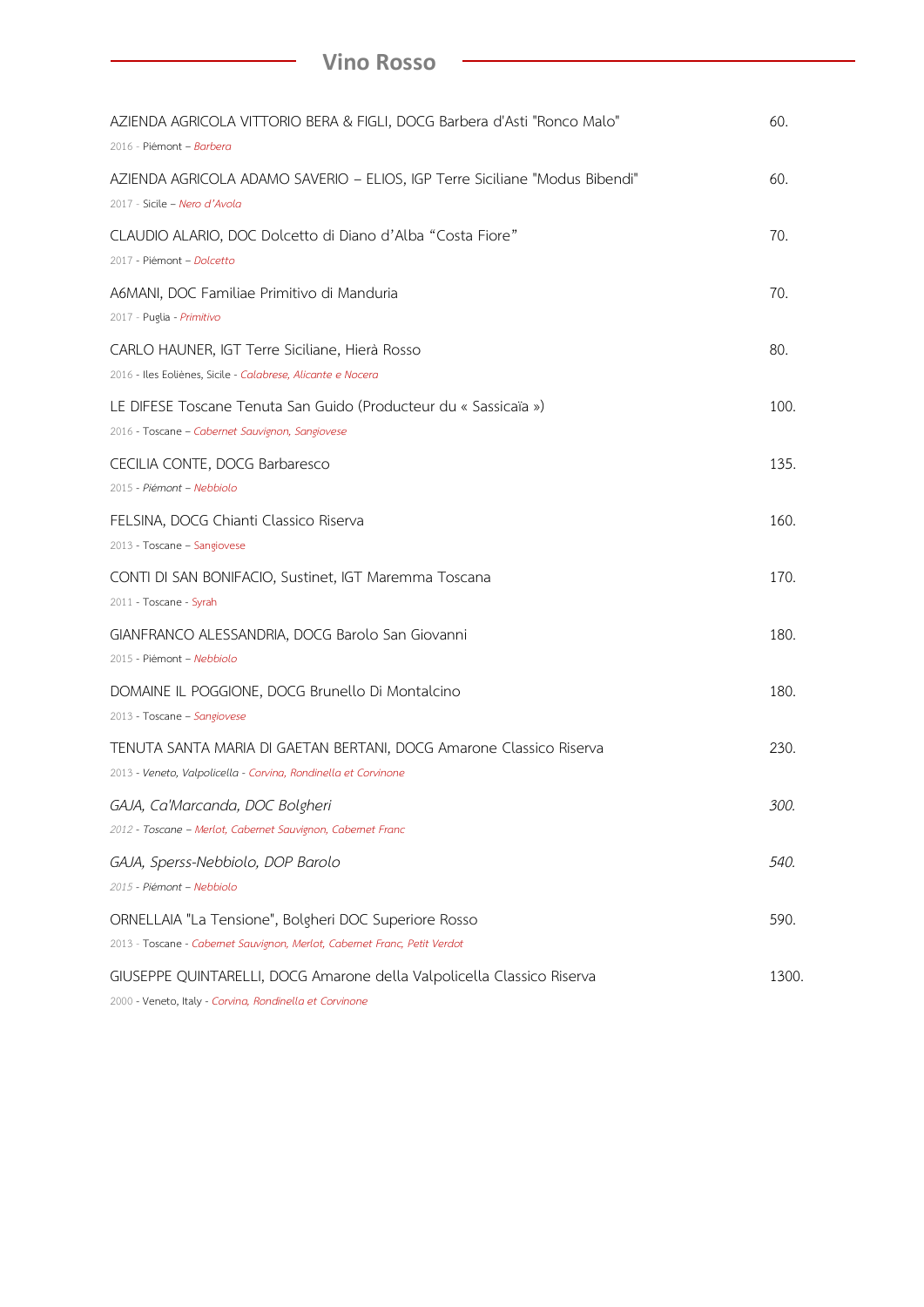# *LES CHAMPAGNES*

*VINS D'APPELLATION D'ORIGINE PROTÉGÉE*

### *LES CLASSIQUES <sup>75</sup> CL*

#### *BLANCS*

| <b>POMMERY</b>                    | APANAGE                  | NM.       | 105 |
|-----------------------------------|--------------------------|-----------|-----|
| PHILIPONNAT                       | EXTRA BRUT ROYAL RESERVE | <b>NM</b> | 115 |
| <b>BILLECART SALMON</b>           | Brut Réserve             | NM.       | 120 |
| <b>BOLLINGER</b>                  | <b>BRUT</b>              | <b>NM</b> | 130 |
| <b>BILLECART SALMON GRAND CRU</b> | <b>BLANC DE BLANC</b>    | <b>NM</b> | 190 |

### *LES MILLÉSIMÉS <sup>75</sup> CL*

| <b>MOËT ET CHANDON</b>            | <b>GRAND VINTAGE</b>            | 2012 | 140 |
|-----------------------------------|---------------------------------|------|-----|
| <b>FRANCK BONVILLE EXTRA BRUT</b> | <b>GRAND CRU BLANC DE BLANC</b> | 2012 | 150 |
| <b>BOLLINGER</b>                  | LA GRANDE ANNEE                 | 2007 | 280 |
| De Souza                          | <b>CAUDALIES</b>                | 2008 | 480 |
| BOLLINGER                         | EXTRA BRUT                      | 2002 | 600 |

### *ROSES*

| <b>MOËT ET CHANDON</b> | Brut impérial rosé   | ΝM   | 120. |
|------------------------|----------------------|------|------|
| BOLLINGER              | Rosé                 | NΜ   | 140  |
| <b>MOËT ET CHANDON</b> | <b>GRAND VINTAGE</b> | 2009 | 160. |
| <b>DEUTZ</b>           | Rosé                 | NΜ   | 170. |
| <b>HENRI GIRAUD</b>    | DAME JANE            | NΜ   | 180  |

### *GRANDES CUVÉES <sup>75</sup> CL*

#### *BLANCS*

| PHILIPPONNAT        | CLOS DES GOISSES     | 2007      | 320  |
|---------------------|----------------------|-----------|------|
| <b>KRUG</b>         | <b>GRANDE CUVÉE</b>  | <b>NM</b> | 420  |
| ROEDERER            | <b>CUVÉE CRISTAL</b> | 2009      | 470  |
| <b>ROEDERER</b>     | <b>CUVÉE CRISTAL</b> | 2002      | 750. |
| <b>DOM PÉRIGNON</b> | P2                   | 2000      | 800  |
|                     |                      |           |      |

### *ROSES*

| <b>POMMERY</b>      | Cuvée Louise | 2000 | 390 |
|---------------------|--------------|------|-----|
| <b>KRUG</b>         | Rosé         | ΝM   | 490 |
| <b>DOM PÉRIGNON</b> | Rosé         | 2006 | 790 |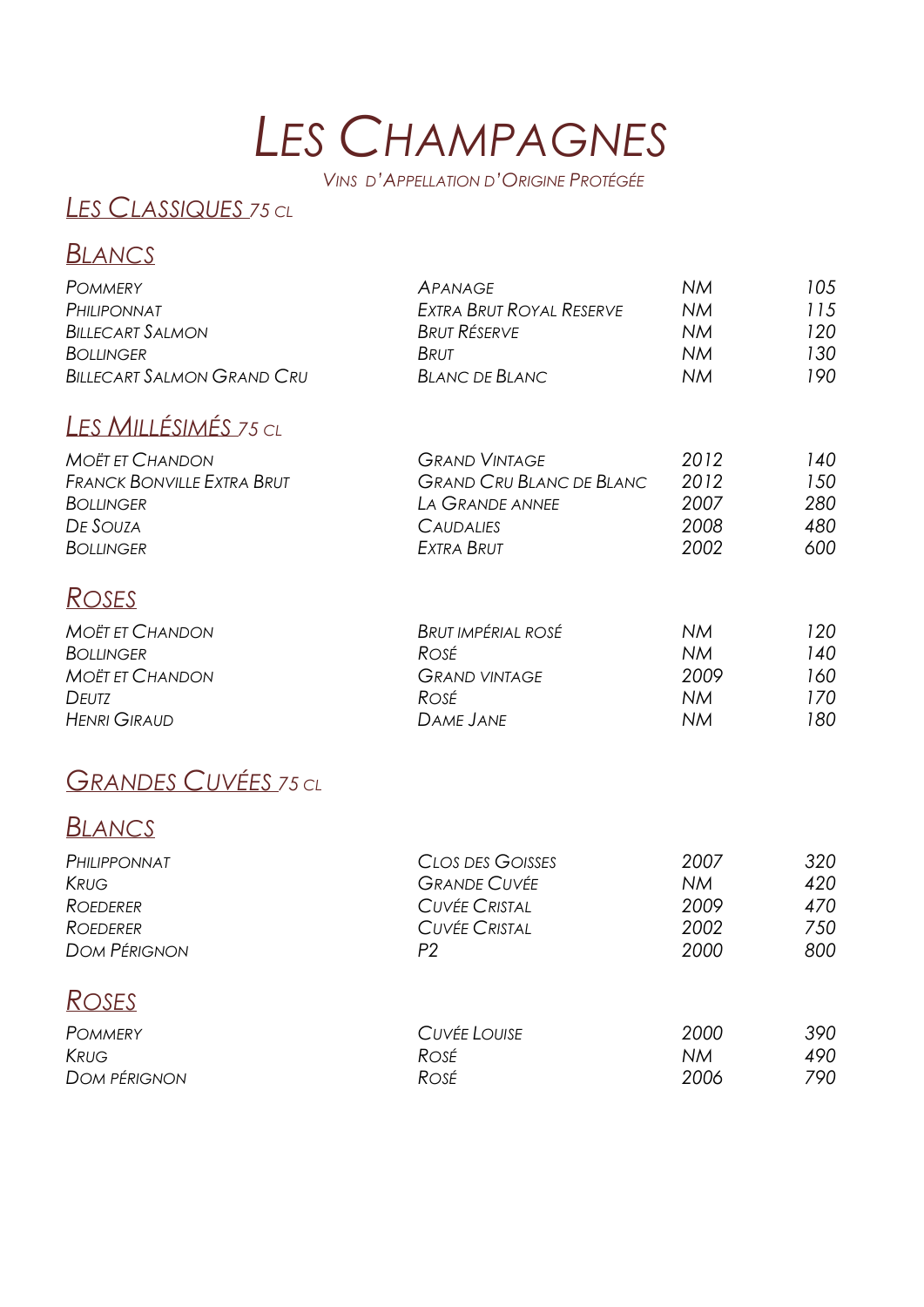

### *LES CHAMPAGNES 37,5 CL*

| Brut Réserve              | 60.                                 |
|---------------------------|-------------------------------------|
| BRUT                      | 50                                  |
| <b>BRUT IMPERIAL</b>      | 60                                  |
| <b>BRUT IMPERIAL ROSE</b> | 80                                  |
|                           | NМ<br>NM.<br><b>NM</b><br><b>NM</b> |

## *JEROBOAM*

#### *LA PROVENCE ROUGES <sup>J</sup>EROBOAM 300CL VINS D'APPELLATION D'ORIGINE PROTÉGÉE*

*CÔTES DE PROVENCE*

 $CHÂTEAU$  *SAINTE ROSELINE*  $D$ *OMAINE DE JALE* 

| CUVÉE DU PRIEURÉ | 2004 | 240 |
|------------------|------|-----|
| I A NIBI F       | 2003 | 230 |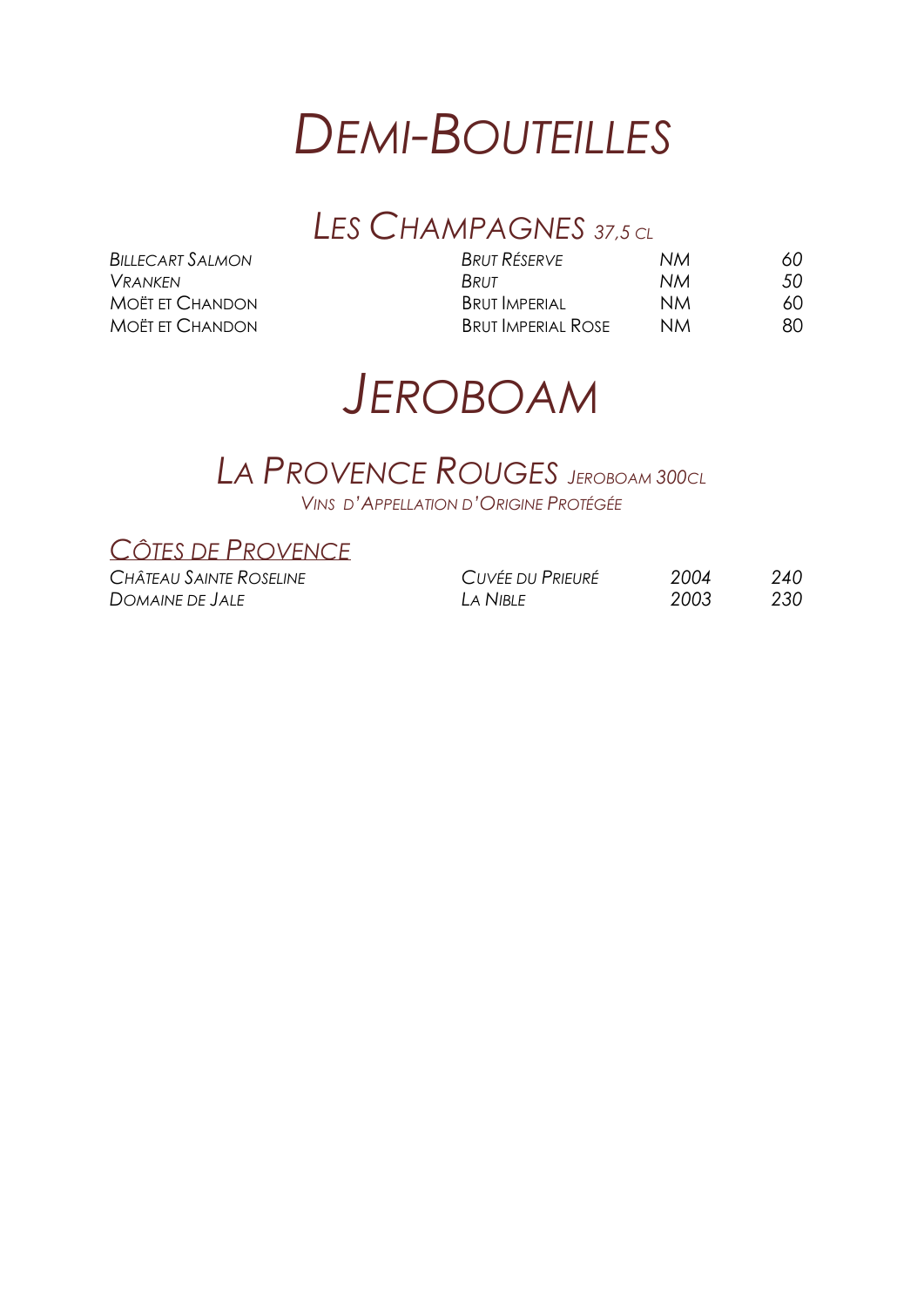*LA PROVENCE*

### *BLANCS <sup>75</sup> CL VINS D'APPELLATION D'ORIGINE PROTÉGÉE*

| <b>BANDOL</b>                     |                       |      |     |
|-----------------------------------|-----------------------|------|-----|
| <b>DOMAINE TEMPIER</b>            |                       | 2017 | 90  |
| <b>PALETTE</b>                    |                       |      |     |
| CHÂTEAU CRÉMADE                   | PALETTE               | 2014 | 60  |
| <b>HENRI BONNAUD</b>              | <b>QUINTESSENCE</b>   | 2017 | 90  |
| <b>CHÂTEAU SIMONE</b>             |                       | 2016 | 110 |
| CÔTES DE PROVENCE                 |                       |      |     |
| <b>DOMAINE SAINTE MARIE</b>       | 1884                  | 2018 | 40  |
| <b>DOMAINE DES CAMPAUX</b>        | <b>LES CANISSONS</b>  | 2018 | 45  |
| <b>DOMAINE BERTAUD BELIEU</b>     | <b>PRESTIGE</b>       | 2018 | 50  |
| CHÂTEAU DE CHAUSSE                |                       | 2018 | 50  |
| <b>DOMAINE LA CROIX</b>           | <b>CUVÉE ELOGE</b>    | 2018 | 50  |
| <b>DOMAINE LA FERME DES LICES</b> |                       | 2018 | 60  |
| DOMAINE DE CLOS D'ALARI           | <b>VERMENTINO</b>     | 2019 | 70  |
| CHÂTEAU MALHERBE                  |                       | 2016 | 70  |
| CHÂTEAU DE BARBEYROLLES           | <b>BLANC DE BLANC</b> | 2018 | 70  |
| LA CHAPELLE GORDONNE              |                       | 2018 | 70  |
| <b>DOMAINE GAVOTY</b>             | <b>CLARENDON</b>      | 2018 | 75  |
| <b>DOMAINE GAVOTY</b>             | <b>CLARENDON</b>      | 2014 | 85  |
| DOMAINE OTT                       | <b>CLOS MIREILLE</b>  | 2017 | 110 |
| CHÂTEAU MALHERBE                  | LE GRAND BLANC        | 2015 | 130 |
| <b>IGP MÉDITÉRRANÉE</b>           |                       |      |     |
| CHÂTEAU REVELETTE                 | LE GRAND BLANC        | 2018 | 100 |
|                                   |                       |      |     |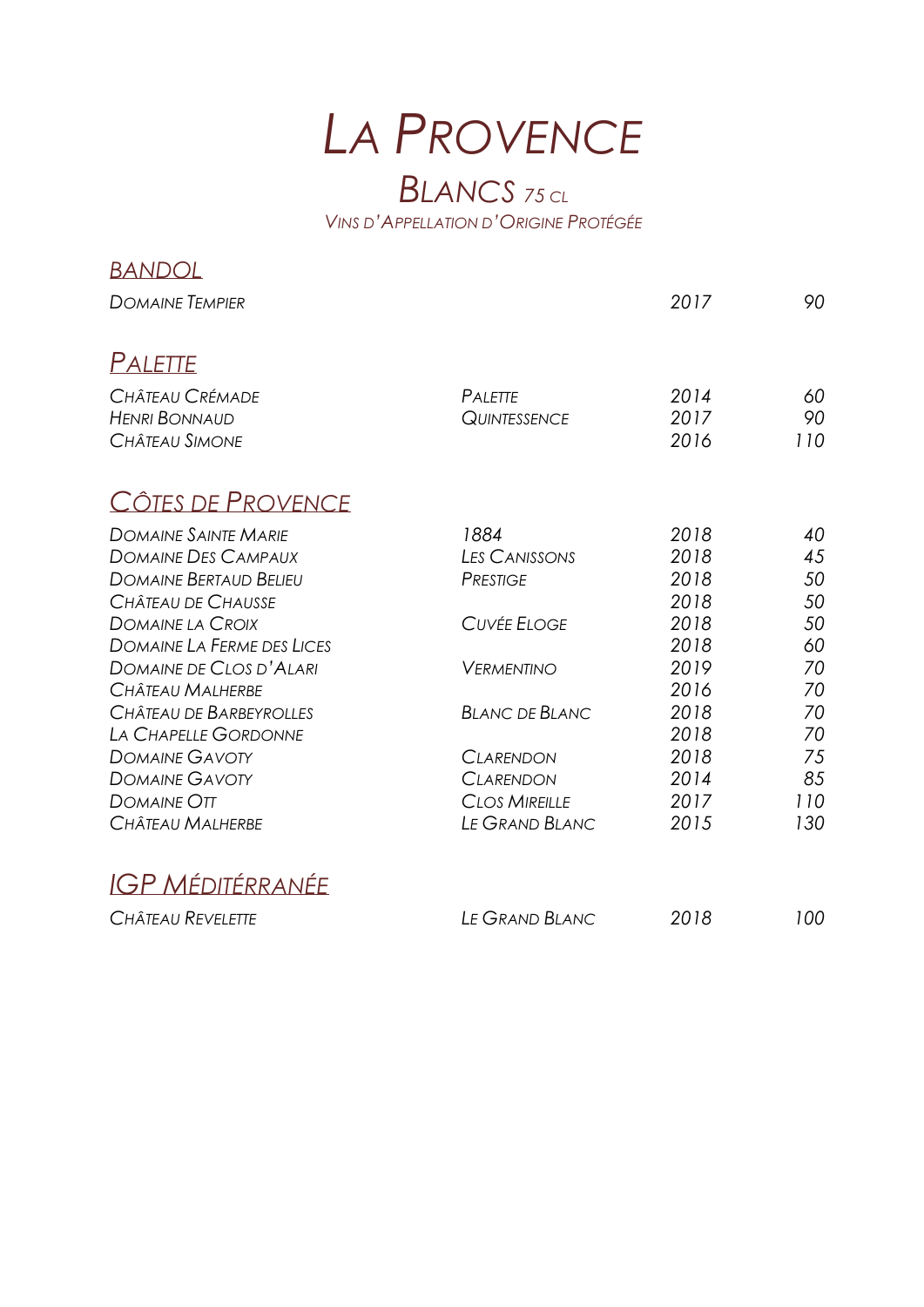## *LA PROVENCE BLANCS <sup>75</sup> CL*

*VINS D'APPELLATION D'ORIGINE PROTÉGÉE*

#### *COTEAUX VAROIS EN PROVENCE*

| <b>LES ABEILLONS</b><br><b>CUVÉE VINICIUS</b> | 2017<br>2015<br>2015 | 50<br>70<br>95 |
|-----------------------------------------------|----------------------|----------------|
| LES ALPILLES                                  | 2016                 | 195            |
| <b><i>SINE NOMINE</i></b><br>JASPE<br>Dolia   | 2018<br>2017<br>2013 | 70<br>80<br>40 |
|                                               |                      |                |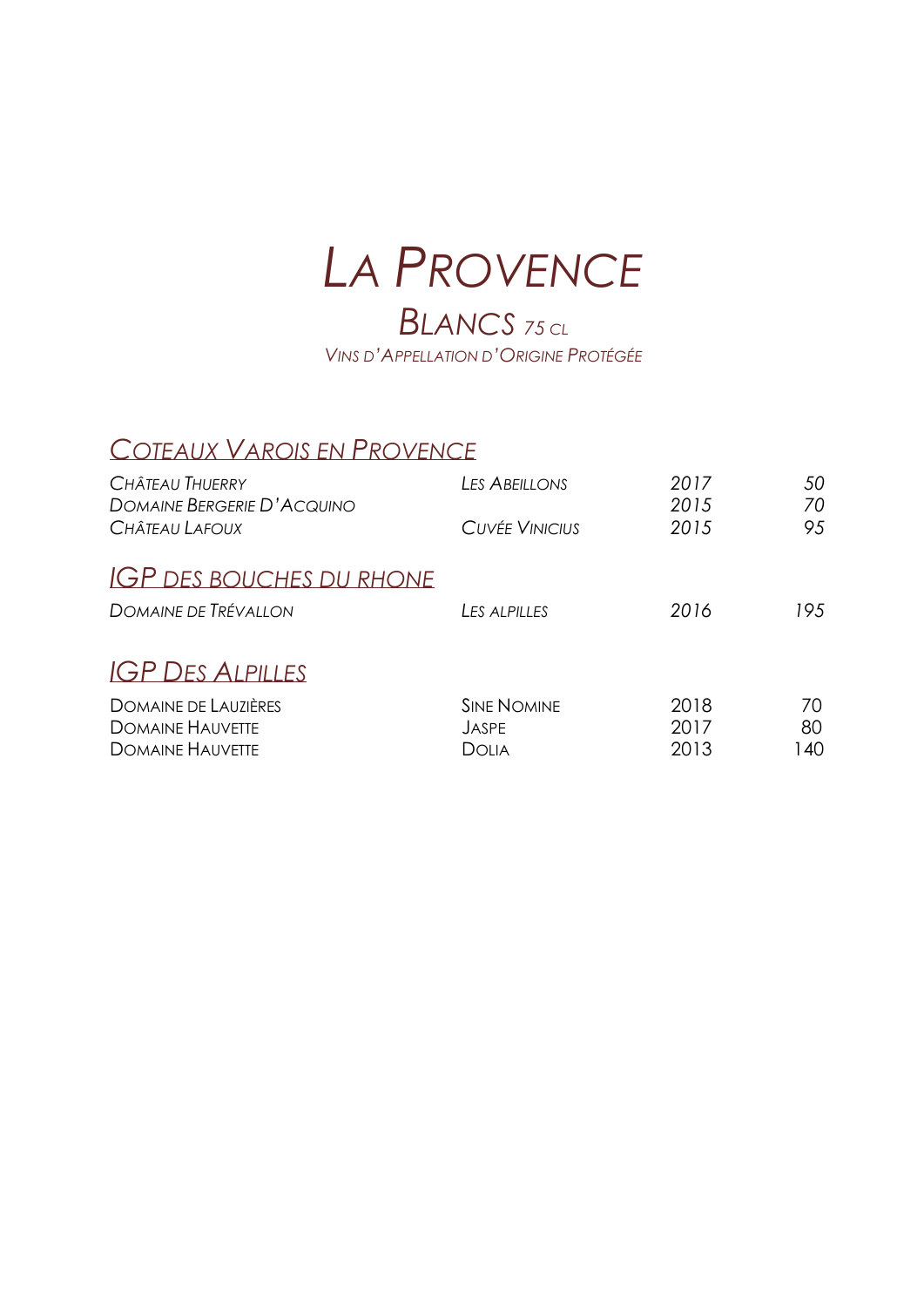# *LA PROVENCE ET LA CORSE*

### *ROSÉS <sup>75</sup> CL*

*VINS D'APPELLATION D'ORIGINE PROTÉGÉE*

### *COTEAUX VAROIS EN PROVENCE*

| CHÂTEAU THUERRY             | EXCEPTION                | 2017 | 60  |
|-----------------------------|--------------------------|------|-----|
| CHÂTEAU LAFOUX              | <b>CUVÉE VINICIUS</b>    | 2017 | 75  |
| CHÂTEAU LAFOUX              | <b>CUVÉE VINICIUS</b>    | 2015 | 75  |
| CHÂTEAU THUERRY             | EXCEPTION N <sub>2</sub> | 2016 | 95  |
| CÔTES DE PROVENCE           |                          |      |     |
| <b>DOMAINE JEANNE</b>       |                          | 2018 | 35  |
| <b>DOMAINE AUREILLAN</b>    |                          | 2018 | 40  |
| CHÂTEAU SAINT-PIERRE        | PRIEUR                   | 2017 | 45  |
| <b>DOMAINE DES CAMPAUX</b>  | <b>LES CANNISSONS</b>    | 2018 | 45  |
| DOMAINE DE RIMAURESQ        | <b>QUINTESSENCE</b>      | 2018 | 50  |
| <b>DOMAINE SAINTE MARIE</b> | <b><i>TRADITION</i></b>  | 2017 | 55  |
| <b>DOMAINE DE LA CROIX</b>  | <b>ELOGE</b>             | 2017 | 55  |
| CHÂTEAU DE JASSON           | <b>ELÉONORE</b>          | 2017 | 60  |
| <b>DOMAINE TROPEZ</b>       | <b>CUVÉE SUBLIME</b>     | 2018 | 60  |
| CHÂTEAU DE PAMPELONNE       | <b>CUVÉE LÉGENDE</b>     | 2018 | 65  |
| CHÂTEAU DE BARBEYROLLES     | Pétale de Rosé           | 2018 | 65  |
| <b>DOMAINE SIOUVETTE</b>    | LES CLOS                 | 2018 | 70  |
| CHÂTEAU MALHERBE            |                          | 2018 | 70  |
| CHÂTEAU SAINTE MARGUERITE   |                          | 2018 | 70  |
| <b>DOMAINE GAVOTY</b>       | <b>CUVÉE CLARENDON</b>   | 2016 | 75  |
| <b>DOMAINE DES CAMPAUX</b>  | Osé Rosé                 | 2018 | 75  |
| <b>CHÂTEAU MINUTY</b>       | ROSÉ ET OR               | 2018 | 80  |
| DOMAINE OTT                 | CHÂTEAU DE SELLE         | 2018 | 115 |
| CHÂTEAU MINUTY              | CUVÉE 281                | 2018 | 145 |
| <u>Bandol</u>               |                          |      |     |
| CHÂTEAU PIBARNON            | <b>NUANCE</b>            | 2017 | 80  |
| <b>VIN DE CORSE</b>         |                          |      |     |
| <b>CLOS VENTURI</b>         | 1769                     | 2018 | 55  |
|                             |                          |      |     |
| <b>BAUX DE PROVENCE</b>     |                          |      |     |
| <b>DOMAINE DE LAUZIÈRES</b> | <b>EQUINOXE</b>          | 2019 | 55  |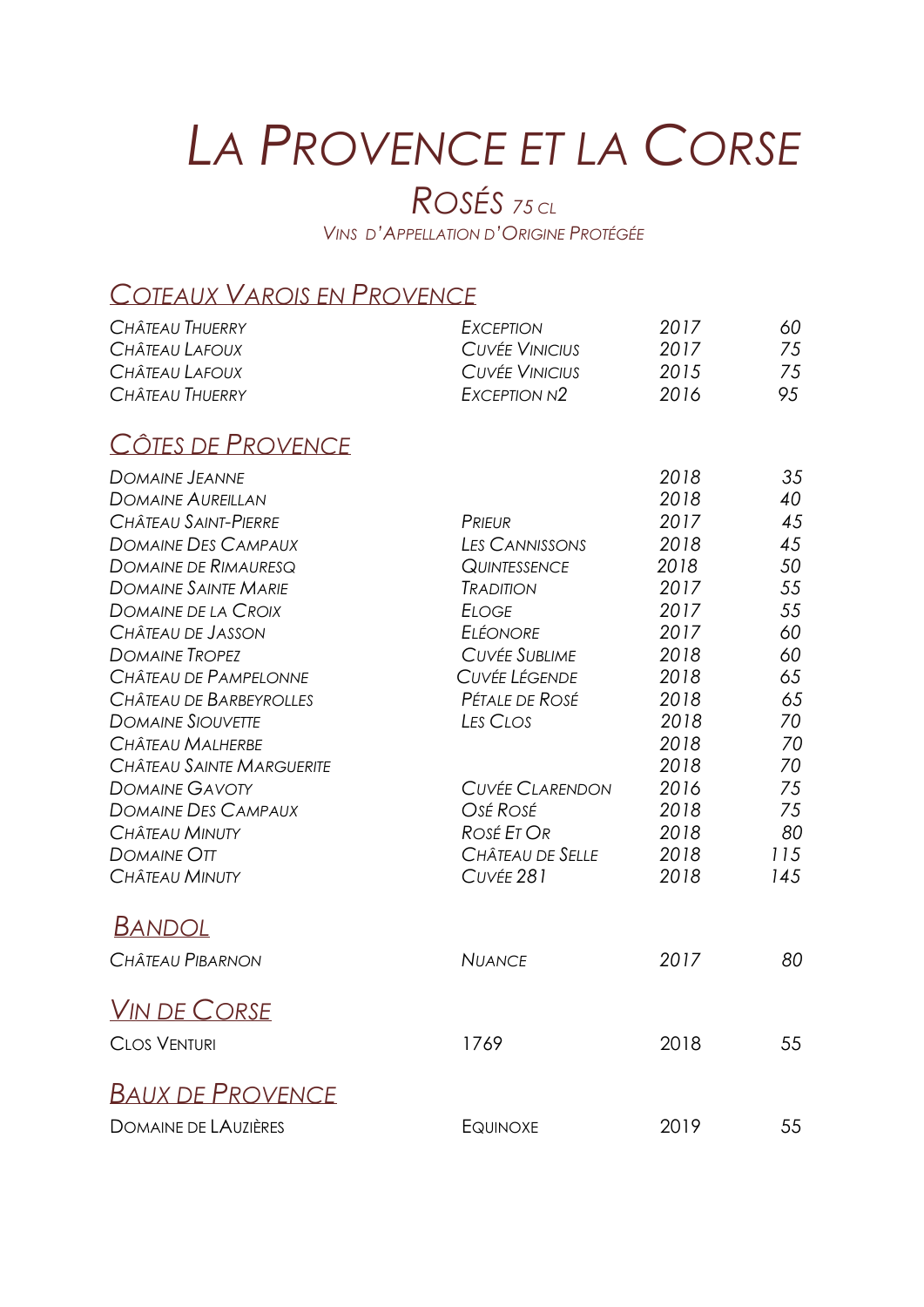## *LA PROVENCE ROUGES <sup>75</sup>CL*

| <u>Bandol</u>                     |                          |      |     |
|-----------------------------------|--------------------------|------|-----|
| <b>DOMAINE PIBARNON</b>           |                          | 2015 | 85  |
| <b>DOMAINE PIBARNON</b>           |                          | 2004 | 170 |
| <b>DOMAINE TEMPIER</b>            |                          | 2016 | 95  |
| <b>BELLET</b>                     |                          |      |     |
| CHÂTEAU DE BELLET                 | <b>BARON G</b>           | 2016 | 115 |
| Palette                           |                          |      |     |
| CHÂTEAU SIMONE                    |                          | 2015 | 105 |
| CÔTES DE PROVENCE                 |                          |      |     |
| <b>PAUL SIGNAC</b>                | <b>CHEVALIER TORPEZ</b>  | 2014 | 45  |
| <b>DOMAINE LES CAMPAUX</b>        | L'ECUYER                 | 2016 | 55  |
| <b>DOMAINTE TROPEZ</b>            | <b>SUBLIME</b>           | 2015 | 60  |
| CHÂTEAU BARBEYROLLES              | NOIR & OR                | 2017 | 60  |
| LA CHAPELLE GORDONNE              |                          | 2015 | 65  |
| <b>DOMAINE RIMAURESQ</b>          | <b>QUINTESSENCE</b>      | 2016 | 65  |
| CHÂTEAU MALHERBE                  |                          | 2014 | 70  |
| CHÂTEAU FONT DU BROC              |                          | 2015 | 75  |
| <b>COTEAUX VAROIS EN PROVENCE</b> |                          |      |     |
| <b>DOMAINE BERGERIE D'AQUINO</b>  |                          | 2010 | 75  |
| CHÂTEAU LAFOUX                    | <b>CUVÉE VINICIUS</b>    | 2015 | 115 |
| CHÂTEAU THUERRY                   | EXCEPTION N <sub>2</sub> | 2016 | 165 |
| $IGP$ ALPILLES                    |                          |      |     |
| <b>DOMAINE DE LAUZIÈRES</b>       | <b>MOURVÈDRE</b>         | 2013 | 70  |
| <b>DOMAINE DE TRÉVALLON</b>       | LES ALPILLES             | 2015 | 150 |
| <b>DOMAINE DE TRÉVALLON</b>       | LES ALPILLES             | 2009 | 290 |
| <b>IGP MÉDITÉRRANÉE</b>           |                          |      |     |
| CHÂTEAU REVELETTE                 | <b>LE GRAND ROUGE</b>    | 2016 | 100 |
| <b>BAUX DE PROVENCE</b>           |                          |      |     |
| <b>DOMAINE HAUVETTE</b>           | <b>CORNALINE</b>         | 2014 | 115 |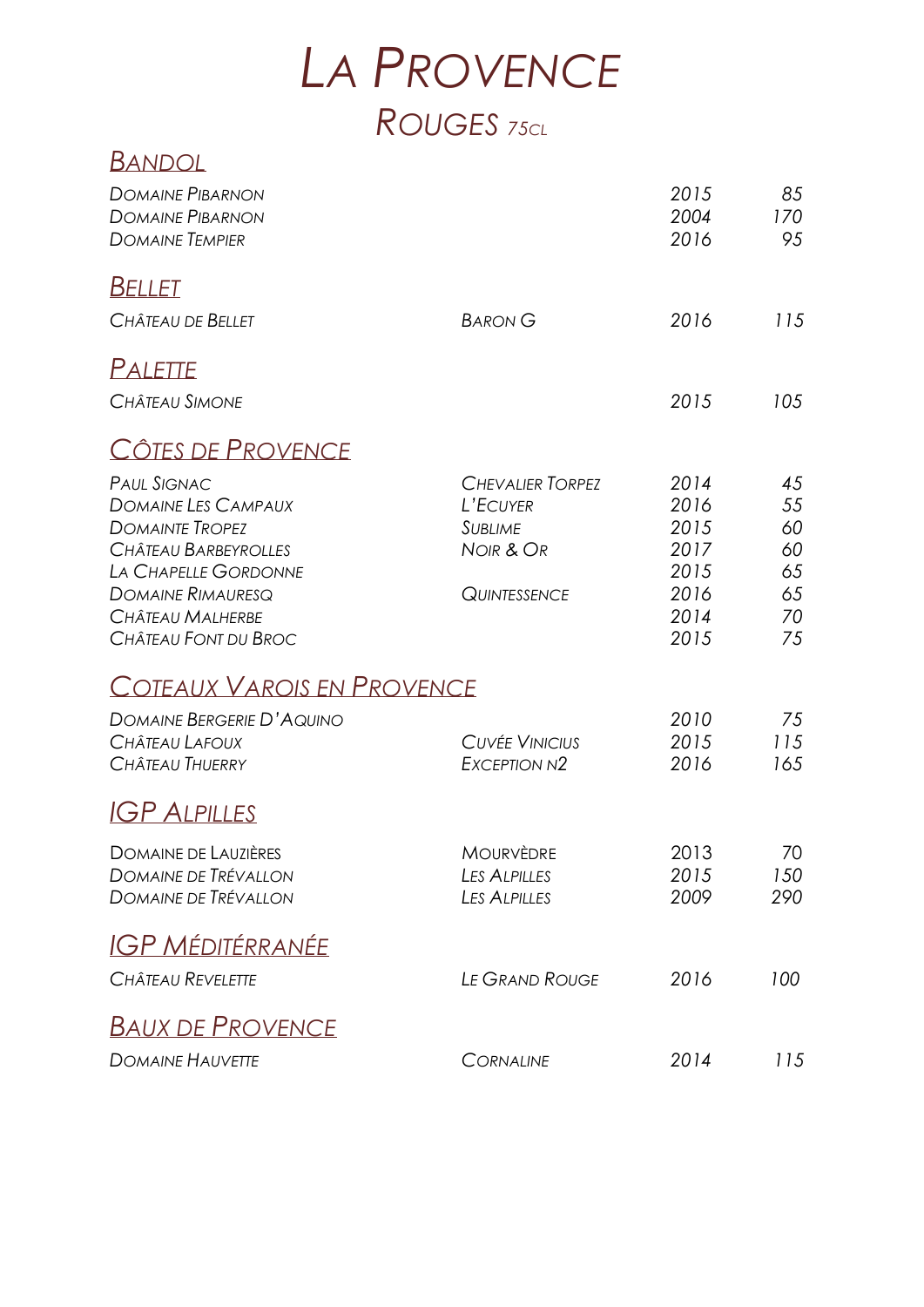# *VALLÉE DU RHÔNE*

### *BLANCS <sup>75</sup>CL VINS D'APPELLATION D'ORIGINE PROTÉGÉE*

### *MÉRIDIONALE*

| CHÂTEAUNEUF-DU-PAPE | <b>MONTREDON</b> | 2017 | 95   |
|---------------------|------------------|------|------|
| CHÂTEAUNEUF-DU-PAPE | LA NERTHE        | 2017 | 115  |
| CHÂTEAUNEUF-DU-PAPE | <b>BANNERET</b>  | 2018 | 120  |
| CHÂTEAUNEUF-DU-PAPE | LA JANASSE       | 2018 | 130  |
| CHÂTEAUNEUF-DU-PAPE | CHÂTEAU RAYAS    | 2002 | 760. |
| CHÂTEAUNEUF-DU-PAPE | CHÂTEAU RAYAS    | 2009 | 880  |

### *SEPTENTRIONALE*

| <b>CROZES-HERMITAGE</b>         | <b>GUIGAL</b>           | 2017 | 60  |
|---------------------------------|-------------------------|------|-----|
| CROZES-HERMITAGE                | <b>FAMILLE PERRIN</b>   | 2018 | 70  |
| <b>SAINT JOSEPH</b>             | <b>COURBIS</b>          | 2018 | 70  |
| <b>SAINT PERAY « HARMONIE »</b> | Voge                    | 2018 | 70  |
| <b>CONDRIEU</b>                 | FAURY                   | 2017 | 100 |
| CONDRIEU « LA LOYE »            | <b>GERIN</b>            | 2018 | 105 |
| <b>CONDRIEU « VERNILLON »</b>   | <b>JAMET</b>            | 2017 | 230 |
| HERMITAGE « LA BACHOLE »        | LES VINS DE VIENNE      | 2013 | 250 |
| <b>HERMITAGE</b>                | <b>JEAN LOUIS CHAVE</b> | 2012 | 890 |
|                                 |                         |      |     |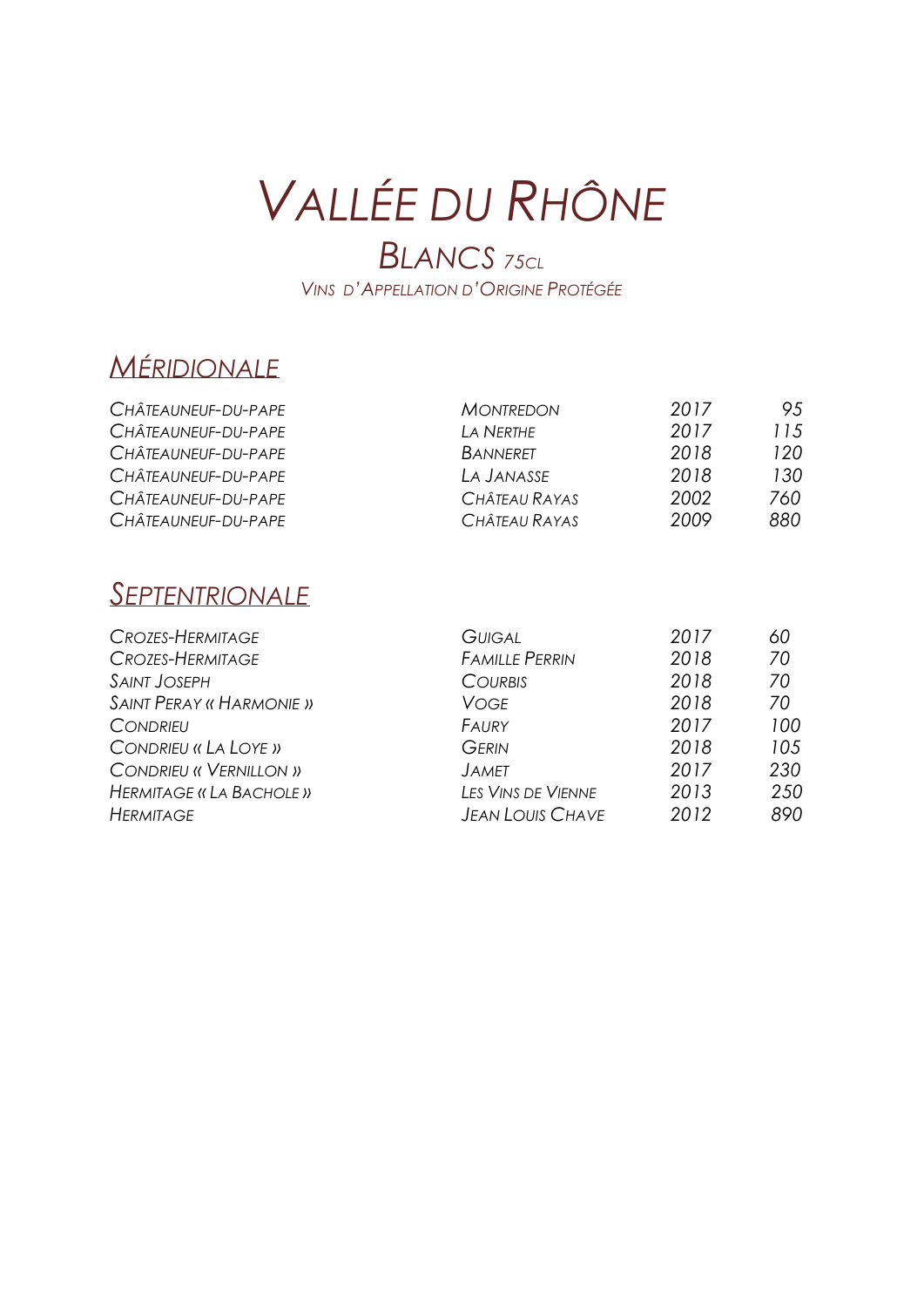# *VALLÉE DU RHÔNE*

*ROUGES <sup>75</sup>CL VINS D'APPELLATION D'ORIGINE PROTÉGÉE*

### *MÉRIDIONALE*

| CÔTES DU RHONE « TERRE DE GALET »        | <b>MARCEL RICHAUD</b>       | 2018 | 55   |
|------------------------------------------|-----------------------------|------|------|
| CÔTES DU RHONE                           | <b>COUDOULET BEAUCASTEL</b> | 2016 | 70   |
| <b>VACQUEYRAS « LES CHRISTINS »</b>      | <b>FAMILLE PERRIN</b>       | 2016 | 55   |
| <b>VACQUEYRAS « LES AUBES »</b>          | <b>DOMAINE SANTA DUC</b>    | 2016 | 65   |
| <b>GIGONDAS VEILLES VIGNES</b>           | DOMAINE DE TOURBILLON       | 2016 | 75   |
| CAIRANNE « L'AUTHENTIQUE »               | <b>DOMAINE DELUBAC</b>      | 2014 | 65   |
| CAIRANNE « EBRESCADE »                   | RICHAUD                     | 2016 | 85   |
| CHÂTEAUNEUF-DU-PAPE                      | <b>DOMAINE DU BANNERET</b>  | 2013 | 150  |
| CHÂTEAUNEUF-DU-PAPE                      | <b>DOMAINE MARCOUX</b>      | 2016 | 150  |
| CHÂTEAUNEUF-DU-PAPE                      | CHÂTEAU BEAUCASTEL          | 2015 | 180  |
| CHÂTEAUNEUF-DU-PAPE «LA CRAU »           | <b>VIEUX TÉLÉGRAPHE</b>     | 2011 | 210  |
| CHÂTEAUNEUF-DU-PAPE                      | CHÂTEAU BEAUCASTEL          | 2016 | 240  |
| CHÂTEAUNEUF-DU-PAPE « R. DES CÉLESTINS » | <b>HENRI BONNEAU</b>        | 2012 | 1300 |

### *SEPTENTRIONALE*

| <b>CROZES HERMITAGE</b>              | <b>DOMAINE GRAILLOT</b>     | 2016 | 80  |
|--------------------------------------|-----------------------------|------|-----|
| CROZES HERMITAGE « CLOS DES GRIVES » | <b>DOMAINE COMBIER</b>      | 2015 | 105 |
| CROZES HERMITAGE « LA GUIRAUDE »     | <b>DOMAINE GRAILLOT</b>     | 2016 | 145 |
| CÔTE ROTIE « REVINISCENCE »          | FAURY                       | 2016 | 115 |
| CÔTE ROTIE « LES ALEXANDRINS »       | <b>FAMILLE PERRIN</b>       | 2016 | 120 |
| CÔTE ROTIE « BRUNE ET BLONDE »       | Guigal                      | 2015 | 140 |
| CÔTE RÔTIE « COTEAUX DE TUPIN »      | <b>JEAN-MICHEL STEPHAN</b>  | 2016 | 250 |
| HERMITAGE « LES ALEXANDRINS »        | <b>FAMILLE PERRIN</b>       | 2015 | 125 |
| <b>HERMITAGE</b>                     | <b>DOMAINE DU COLOMBIER</b> | 2013 | 180 |
| CORNAS « LES EYGATS »                | <b>DOMAINE COURBIS</b>      | 2016 | 130 |
| <b>CORNAS «LES CHAILLES »</b>        | <b>ALAIN VOGE</b>           | 2016 | 160 |
| <b>HERMITAGE</b>                     | <b>JEAN LOUIS CHAVE</b>     | 2012 | 200 |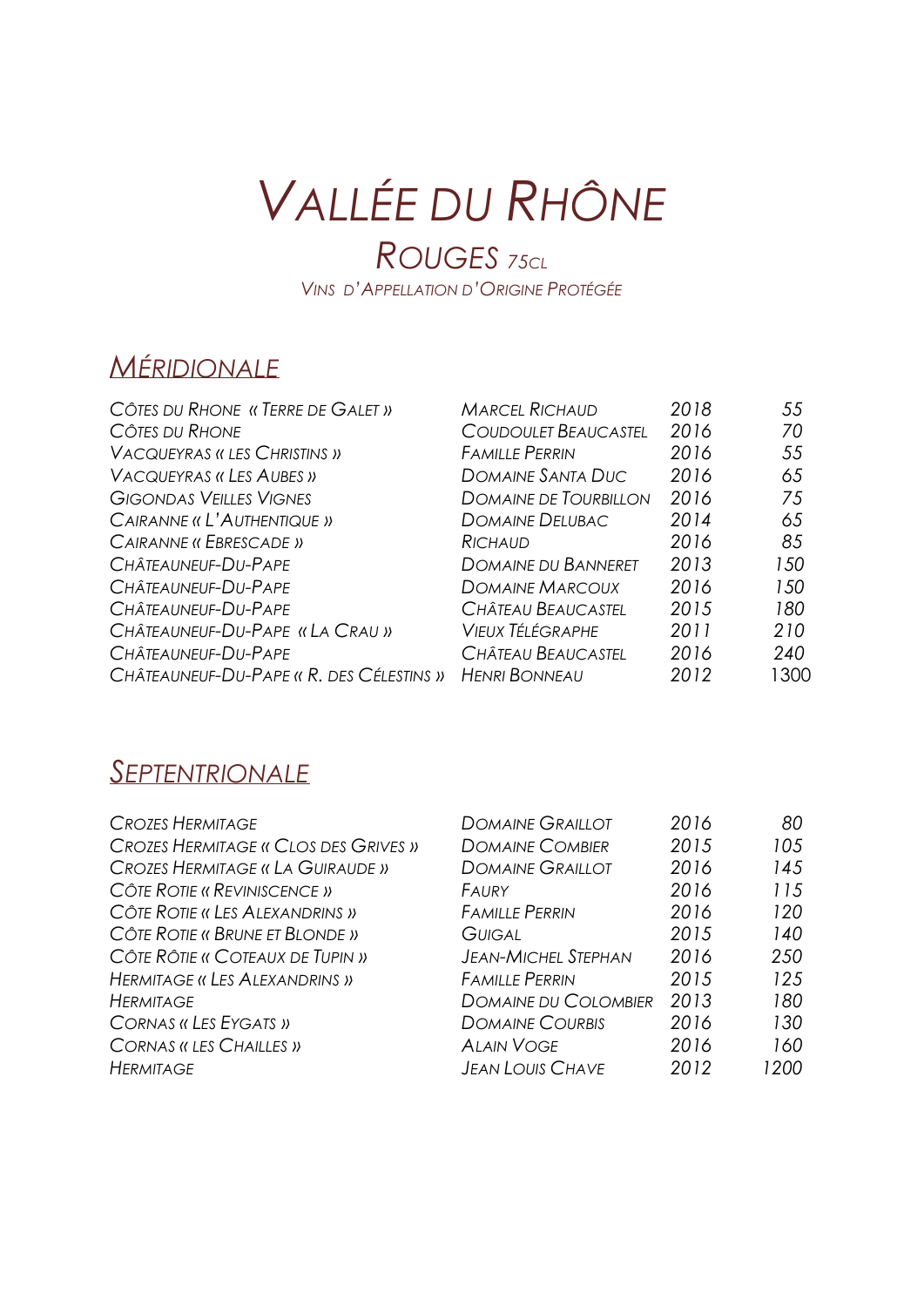## *BOURGOGNES*

### *BLANCS <sup>75</sup> CL VINS D'APPELLATION D'ORIGINE PROTÉGÉE*

#### *CHABLIS*

| <b>CHABLIS</b><br><b>CHABLIS VIEILLES VIGNES SAINTE CLAIRE</b><br>CHABLIS I ER CRU « VAILLONS VEILLES VIGNES »<br>CHABLIS 1ER CRU FOURCHAUME | <b>POMMIER</b><br><b>BROCARD</b><br>LAROCHE<br><b>POMMIER</b> | 2018<br>2018<br>2017<br>2018 | 70<br>75<br>85<br>105 |
|----------------------------------------------------------------------------------------------------------------------------------------------|---------------------------------------------------------------|------------------------------|-----------------------|
| CHABLIS GRAND CRU « VAUDESIR »                                                                                                               | DROIN                                                         | 2017                         | 170                   |
| CÔTE DE NUITS                                                                                                                                |                                                               |                              |                       |
| CÔTES DE NUITS VILLAGE « LA MONTAGNE »                                                                                                       | J.J CONFURON 2013                                             |                              | 90                    |
| <b>MOREY SAINT DENIS</b><br><b>VOUGEOT IER CRU « LE CLOS »</b>                                                                               | Beaumont                                                      | 2016<br>2016                 | 140<br>260            |
|                                                                                                                                              | <b>VOUGERAIE</b>                                              |                              |                       |
| CÔTE CHALONNAISE                                                                                                                             |                                                               |                              |                       |
| SAINT-VÉRAN, CLIMAT "LA BONNODE"                                                                                                             | <b>BRET BROTHER</b>                                           | 2018                         | 100                   |
| <b>GIVRY IER CRU « CRAUSOT»</b>                                                                                                              | JF. LUMPP                                                     | 2014                         | 110                   |
| POUILLY FUISSÉ « LE CLOS »                                                                                                                   | Ferret                                                        | 2016                         | 115                   |
| <b>POUILLY-VINZELLES "LES QUARTS"</b>                                                                                                        | <b>BRET BROTHER</b>                                           | 2018                         | 130                   |
| POUILLY-FUISSÉ                                                                                                                               | P. VALETTE                                                    | 2014                         | 140                   |
| <b>MACONNAIS</b>                                                                                                                             |                                                               |                              |                       |

| Macon-Villages                   | P. VAIFTTF               | -2015 | 90  |
|----------------------------------|--------------------------|-------|-----|
| SAINT-VÉRAN, CLIMAT "LA BONNODE" | <b>BRET BROTHER</b> 2018 |       | 100 |
| Viré-Clessé                      | E.J. Thevenet 2014       |       | 110 |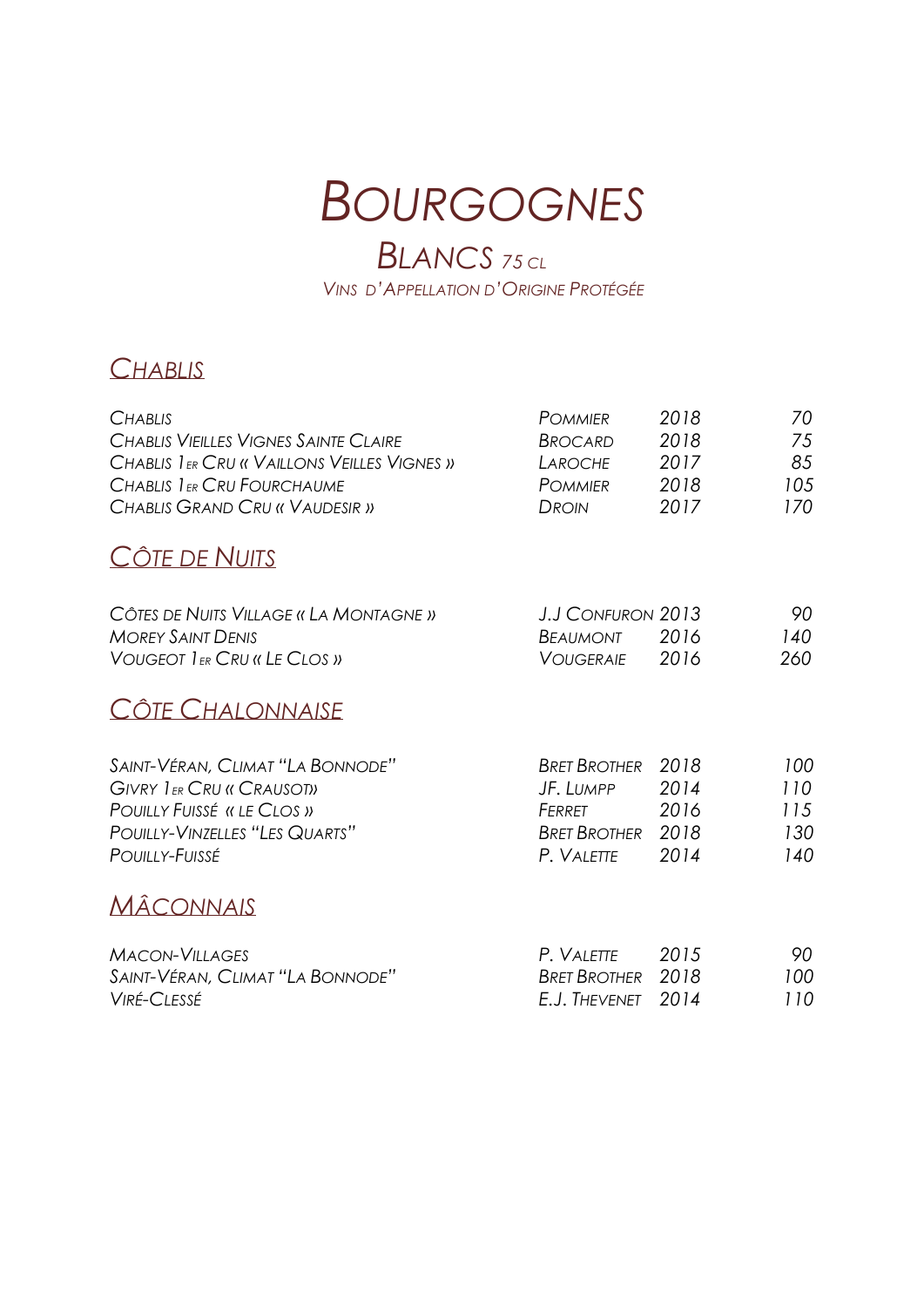## *BOURGOGNES*

### *BLANCS <sup>75</sup> CL VINS D'APPELLATION D'ORIGINE PROTÉGÉE*

### *CÔTE DE BEAUNE*

| <b>BOURGOGNE « CHARDONNAY »</b>               | T. MOREY                 | 2017 | 50   |
|-----------------------------------------------|--------------------------|------|------|
| <b>SAINT ROMAIN</b>                           | A. GRAS                  | 2018 | 95   |
| <b>BOURGOGNE COTE D'OR « VIEILLE VIGNES »</b> | <b>REMI JOBARD</b>       | 2017 | 100  |
| AUXEY DURESSES « PATIENCE N°11 »              | <b>AGNÈS PAQUET 2017</b> |      | 110  |
| PERNAND VERGELESSES I ER CRU « CLOS BERTHET » | <b>DUBREUIL</b>          | 2015 | 110  |
| CHASSAGNE-MONTRACHET                          | <b>MALTROYE</b>          | 2018 | 120  |
| CHASSAGNE-MONTRACHET « CLOS DU CHÂTEAU »      | <b>MALTROYE</b>          | 2018 | 180  |
| <b>PULIGNY-MONTRACHET</b>                     | S. BZIKOT                | 2017 | 150  |
| <b>PULIGNY-MONTRACHET</b>                     | E. SAUZET                | 2016 | 220  |
| PULIGNY-MONTRACHET I ER CRU « LA TRUFFIÈRE »  | <b>B. COLIN</b>          | 2013 | 340  |
| <b>MEURSAULT « LES TILLETS »</b>              | A.GRAS                   | 2017 | 130  |
| <b>MEURSAULT « LES GRANDS CHARRONS »</b>      | <b>BOUZEREAU</b>         | 2013 | 145  |
| <b>MEURSAULT « LES NARVAUX »</b>              | <b>GIRARDIN</b>          | 2016 | 170  |
| <b>MEURSAULT « LES NARVAUX »</b>              | <b>REMI JOBARD</b>       | 2017 | 230  |
| <b>MEURSAULT IER CRU « PERRIÈRES »</b>        | <b>JADOT</b>             | 2015 | 290  |
| <b>BATARD-MONTRACHET GRAND CRU</b>            | M. COLIN                 | 2014 | 960  |
| <b>BATARD-MONTRACHET GRAND CRU</b>            | BOILLOT                  | 2015 | 1300 |
| <b>MONTRACHET GRAND CRU</b>                   | Ramonet                  | 2012 | 1600 |
| <b>MONTRACHET GRAND CRU</b>                   | Chartron                 | 2009 | 2100 |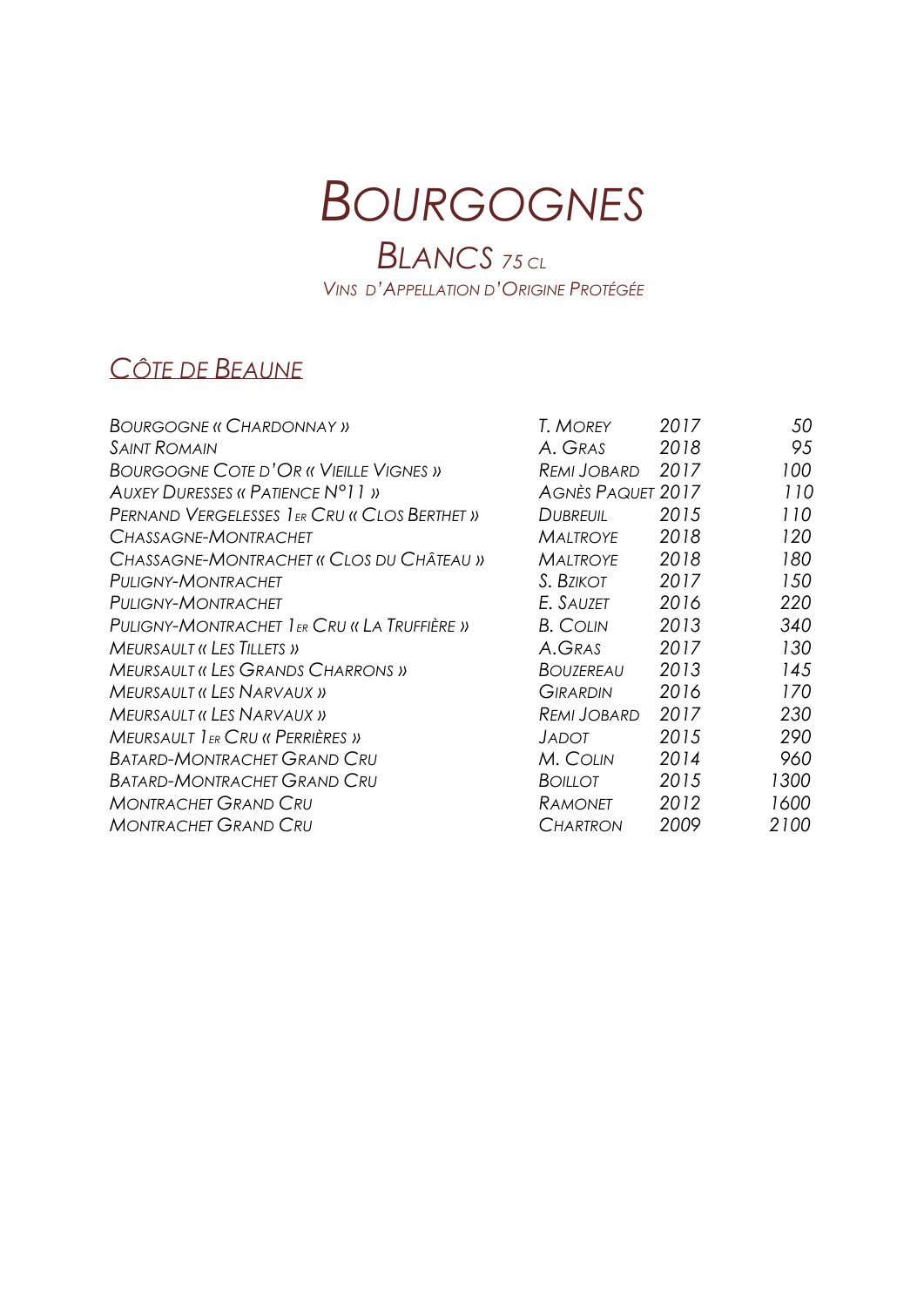# *BOURGOGNES*

### *ROUGES <sup>75</sup> CL*

*VINS D'APPELLATION D'ORIGINE PROTÉGÉE*

#### *CÔTE DE NUITS*

| <b>FIXIN</b>                                            | <b>MOLIN</b>             | 2013 | 85   |
|---------------------------------------------------------|--------------------------|------|------|
| <b>ALOXE-CARTON « LES BOUTIÈRES »</b>                   | C. PERRIN                | 2017 | 105  |
| <b>GEVREY-CHAMBERTIN</b>                                | C. GIROUD                | 2013 | 120  |
| <b>GEVREY-CHAMBERTIN</b>                                | <b>TRAPET</b>            | 2017 | 150  |
| <b>MOREY SAINT DENIS 1ER CRU « LES SORLETS »</b>        | <b>GUYOT</b>             | 2016 | 170  |
| NUITS SAINT GEORGES I ER CRU « LES PRULIERS »           | <b>DUBAND</b>            | 2017 | 180  |
| <b>GEVREY CHAMBERTIN « I ER CRU PETITE CHAPELLE »</b>   | <b>TRAPET</b>            | 2014 | 400  |
| <b>CLOS VOUGEOT GRAND CRU</b>                           | <b>BERTAGNA</b>          | 2013 | 350  |
| <b>CLOS VOUGEOT GRAND CRU</b>                           | H. BOILLOT               | 2016 | 415  |
| CHARMES CHAMBERTIN GRAND CRU « MAZOYÈRES »              | <b>VOUGERAIE</b>         | 2014 | 370  |
| <b>VOSNES ROMANÉE 1 ER CRUS « MALCONSORTS CHRIST.))</b> | <b>DE MONTILLE</b>       | 2016 | 1900 |
| <b>MUSIGNY GRAND CRU</b>                                | <b>DE VOGUE</b>          | 2009 | 2700 |
| RUCHOTTE CHAMBERTIN GRAND CRU                           | ROUSSEAU                 | 2015 | 2300 |
| CÔTE DE BEAUNE                                          |                          |      |      |
| <b>CHOREY LES BEAUNE</b>                                | <b>ARNOUX</b>            | 2016 | 80   |
| <b>AUXEY DURESSES « TRÈS VIEILLES VIGNES »</b>          | A. GRAS                  | 2017 | 90   |
| <b>SAINT ROMAIN</b>                                     | A. GRAS                  | 2018 | 95   |
| <b>POMMARD LES COMBES</b>                               | <b>AGNÈS PAQUET 2018</b> |      | 105  |
| POMMARD IER CRU « LES RUGIENS HAUTS »                   | <b>GLANTENAY</b>         | 2015 | 190  |
| <b>SANTENAY « VIEILLES VIGNES »</b>                     | P. PILLOT                | 2014 | 150  |
| SANTENAY LER CRU « LA COMME                             | <b>LA MALTROYE</b>       | 2015 | 110  |
| CORTON CLOS DU ROY GRAND CRU                            | <b>FONTAINE</b>          | 2017 | 220  |
| <b>VOLNAY IER CRU « LES FREMIETS »</b>                  | H. BOILLOT               | 2013 | 280  |
| CÔTE CHALONNAISE                                        |                          |      |      |
| GIVRY IER CRU « JUS »                                   | F.LUMPP                  | 2017 | 110  |
| <b>BEAUJOLAIS</b>                                       |                          |      |      |
| <b>MORGON</b>                                           | M. LAPIERRE              | 2016 | 80   |
| <b>MORGON</b>                                           | <b>CHAMONARD</b>         | 2014 | 90   |
| <b>MORGON</b>                                           | <b>CHAMONARD</b>         | 2013 | 90   |
| <b>MORGON « EPONYM' »</b>                               | <b>J. FOILLARD</b>       | 2017 | 110  |
| <b>MORGON</b>                                           | <b>CHAMONARD</b>         | 1997 | 130  |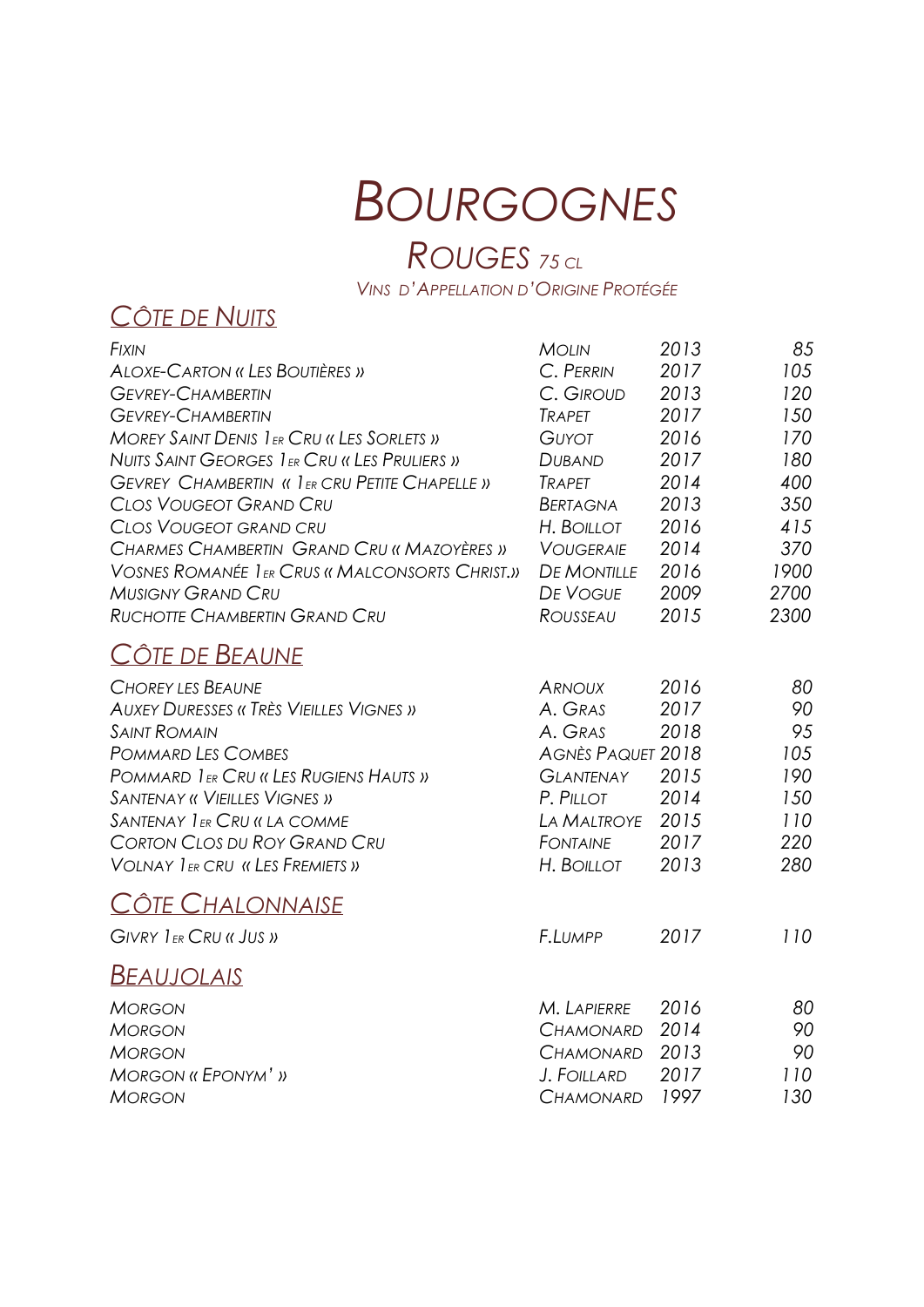# *VALLÉE DE LA LOIRE*

### *BLANC <sup>75</sup> CL*

*VINS D'APPELLATION D'ORIGINE PROTÉGÉE*

| <i>SAVENNIÈRES ROCHE AUX MOINES</i>  | MILLÉSIME | $\epsilon$ ttc            |
|--------------------------------------|-----------|---------------------------|
| NICOLAS JOLY « CLOS DE LA BERGERIE » | 2015      | 160                       |
| POUILLY-FUMÉ                         | MILLÉSIME | $\epsilon$ the $\epsilon$ |
| <b>DIDIER DAGUENEAU « PUR SANG »</b> | 2014      | 230.                      |

# *VALLÉE DE LA LOIRE*

### *ROUGE <sup>75</sup> CL*

*VINS D'APPELLATION D'ORIGINE PROTÉGÉE*

| COTEAUX DU LOIRE                       | MILLÉSIME $\epsilon$ TTC |      |
|----------------------------------------|--------------------------|------|
| ERIC NICOLAS « HOMMAGE À LOUIS DERRÉ » | -2018                    | 110. |

## *SAVOIE*

### *BLANC <sup>75</sup> CL VINS D'APPELLATION D'ORIGINE PROTÉGÉE*

| IGP VIN DES ALLOBROGES              | $MILLÉSIME \in FTC$ |     |
|-------------------------------------|---------------------|-----|
| DOMAINE DES ARDOISIÈRES « SCHISTE » | -2018               | 135 |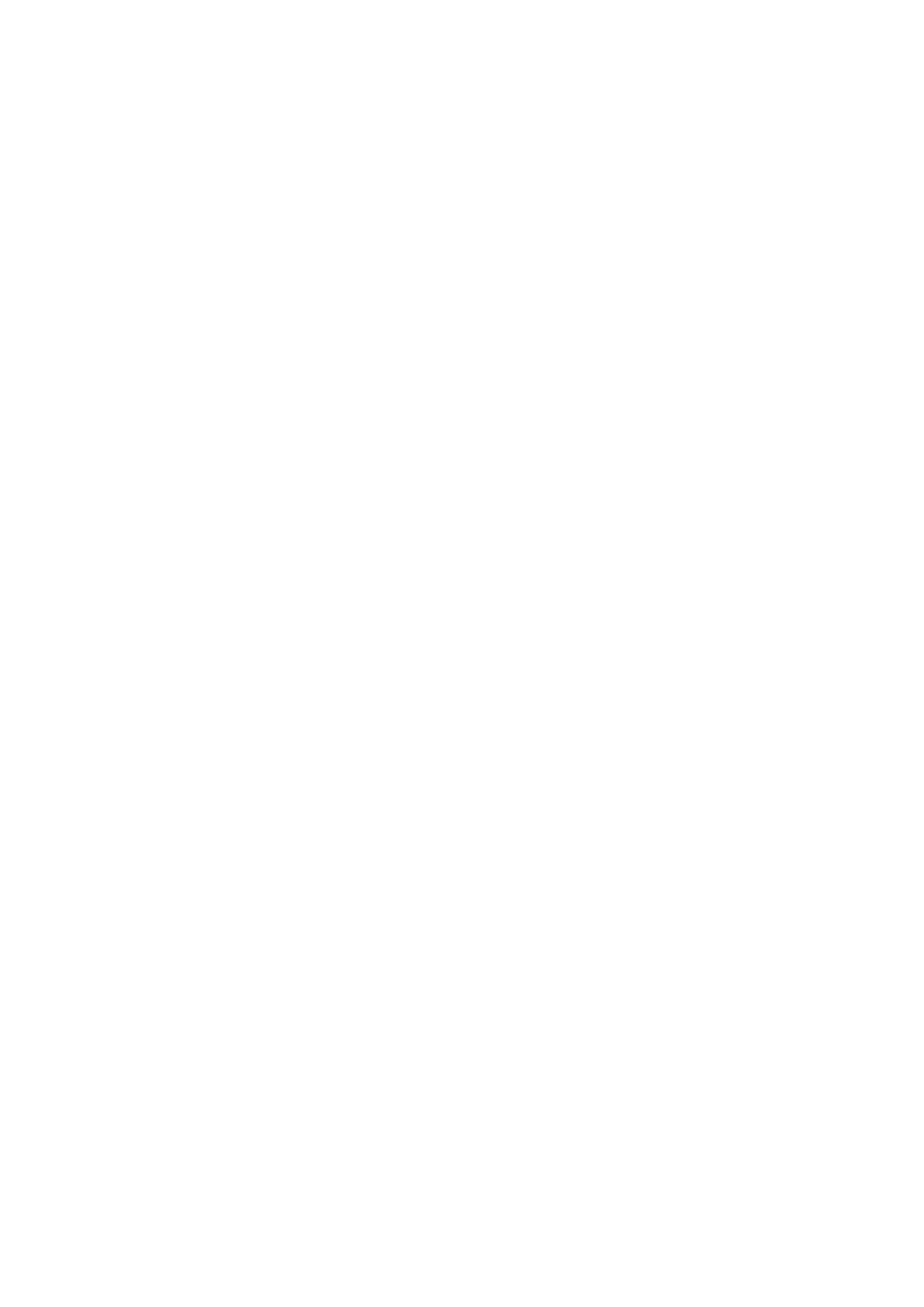## **BORDEAUX**

### ROUGES 75 CL

VINS D'APPELLATION D'ORIGINE PROTÉGÉE

| Pessac Léognan                                                                                                                                                              |                                                                                                                   | <b>MILLÉSIME</b>                                     | $E$ TTC                                       |
|-----------------------------------------------------------------------------------------------------------------------------------------------------------------------------|-------------------------------------------------------------------------------------------------------------------|------------------------------------------------------|-----------------------------------------------|
| CHÂTEAU FERRAN<br><b>DOMAINE DE CHEVALIER</b><br>CHÂTEAU HAUT BRION                                                                                                         | <b>GRAND CRU CLASSÉ</b><br>I ER CRU CLASSÉ                                                                        | 2015<br>2010<br>2009                                 | 105<br>260<br>2700                            |
| PAUILLAC                                                                                                                                                                    |                                                                                                                   |                                                      |                                               |
| CHÂTEAU DUHART-MILON<br>CHÂTEAU PICHON LONGUEVILLE<br>CHÂTEAU PICHON LONGUEVILLE<br>CHÂTEAU MOUTON ROTHSCHILD<br>CHÂTEAU LATOUR<br>CHÂTEAU LAFITE ROTHSCHILD                | <b>COMTESSE DE LALANDE</b><br><b>COMTESSE DE LALANDE</b><br>I ER CRU CLASSÉ<br>I ER CRU CLASSÉ<br>I ER CRU CLASSÉ | 2009<br>2014<br>2009<br>1999<br>1985<br>1989         | 290<br>510<br>870<br>1900<br>2300<br>2900     |
| <b>MARGAUX</b>                                                                                                                                                              |                                                                                                                   |                                                      |                                               |
| CHÂTEAU CANTENAC BROWN « BRIO » 3E CRU CLASSÉ<br>CHÂTEAU BOYD CANTENAC<br>CHÂTEAU MALESCOT<br>CHÂTEAU D'ISSAN<br>CHÂTEAU PALMER                                             | $3E$ CRU CLASSÉ<br>3E CRU CLASSÉ<br>3E CRU CLASSÉ<br><b>3E CRU CLASSÉ</b>                                         | 2014<br>2009<br>2010<br>2010<br>2000                 | 105<br>210<br>310<br>340<br>1700              |
| <u>SAINT JULIEN</u>                                                                                                                                                         |                                                                                                                   |                                                      |                                               |
| CHÂTEAU LALANDE BORIE<br><b>SORGET DE GRUAUD LAROSE</b><br>CHÂTEAU LAGRANGE<br>CHÂTEAU TALBOT<br>CHÂTEAU SAINT-PIERRE<br>CHÂTEAU LANGOA BARTON<br>CHÂTEAU LÉOVILLE POYFERRÉ | 3E CRU CLASSÉ<br>4E CRU CLASSÉ<br>$4E$ CRU CLASSÉ<br>2 <sub>E</sub> CRU CLASSÉ<br>2 <sub>E</sub> CRU CLASSÉ       | 2014<br>2014<br>2015<br>2015<br>2009<br>2009<br>2010 | 105<br>145<br>170<br>210<br>310<br>350<br>460 |
| CHÂTEAU DUCRU-BEAUCAILLOU                                                                                                                                                   | $2E$ CRU CLASSÉ                                                                                                   | 2009                                                 | 950                                           |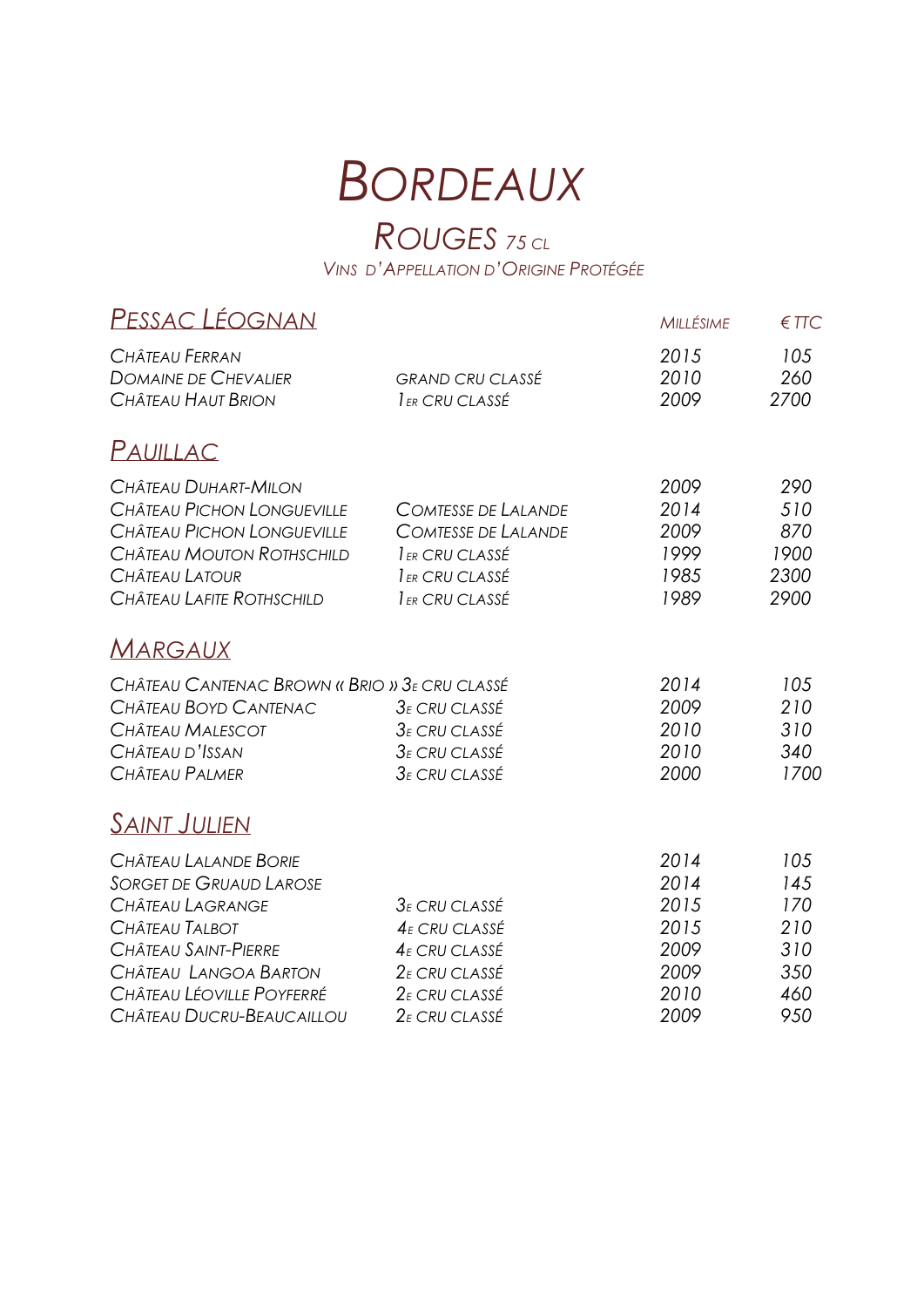# *BORDEAUX*

#### *ROUGES <sup>75</sup> CL VINS D'APPELLATION D'ORIGINE PROTÉGÉE*

### *SAINT ESTÉPHE*

| CHÂTEAU LAFON-ROCHET         | $4E$ CRU CLASSÉ           | 2008 | 210  |
|------------------------------|---------------------------|------|------|
| CHÂTEAU LAFON-ROCHET         | $4E$ CRU CLASSÉ           | 2010 | 230  |
| CHÂTEAU CALON-SÉGUR          | $3\varepsilon$ CRU CLASSÉ | 2010 | 300  |
| <b>CHÂTEAU MONTROSE</b>      | $2E$ CRU CLASSÉ           | 2009 | 690  |
| CHÂTEAU COS D'ESTOURNEL      | $2\varepsilon$ CRU CLASSÉ | 2010 | 900  |
| <b>MOULIS</b>                |                           |      |      |
| CHÂTEAU MAUVESIN BARTON      |                           | 2015 | 100  |
| CHÂTEAU DE MAUCAILLOU        |                           | 2014 | 105  |
| CHÂTEAU POUJEAUX             |                           | 2015 | 160  |
| CHÂTEAU POUJEAUX             |                           | 2010 | 200  |
| <b>SAINT-EMILION</b>         |                           |      |      |
| CHÂTEAU CAPET-GUILLIER       | <b>GRAND CRU CLASSÉ</b>   | 2010 | 260  |
| CHÂTEAU CANON LA GAFFERLIÈRE | <b>GRAND CRU CLASSÉ</b>   | 2009 | 335  |
| CHÂTEAU TROPLONG-MONDOT      | LER GRAND CRU CLASSÉ B    | 2005 | 900  |
| <b>CHÂTEAU ANGELUS</b>       | LER GRAND CRU CLASSÉ A    | 2010 | 1500 |
| <b>CHÂTEAU AUSONE</b>        | LER GRAND CRU CLASSÉ A    | 2009 | 6600 |
| CHÂTEAU CHEVAL BLANC         | LER GRAND CRU CLASSÉ A    | 2004 | 2900 |
| POMEROL                      |                           |      |      |
| CHÂTEAU TAILLEFER            |                           | 2015 | 105  |
| CHÂTEAU LE GAY               |                           | 2013 | 210  |
| CHÂTEAU BELLE BRISE          |                           | 2006 | 560  |
| CHÂTEAU BELLE BRISE          |                           | 2007 | 500  |
| CHÂTEAU LAFLEUR              |                           | 2010 | 2800 |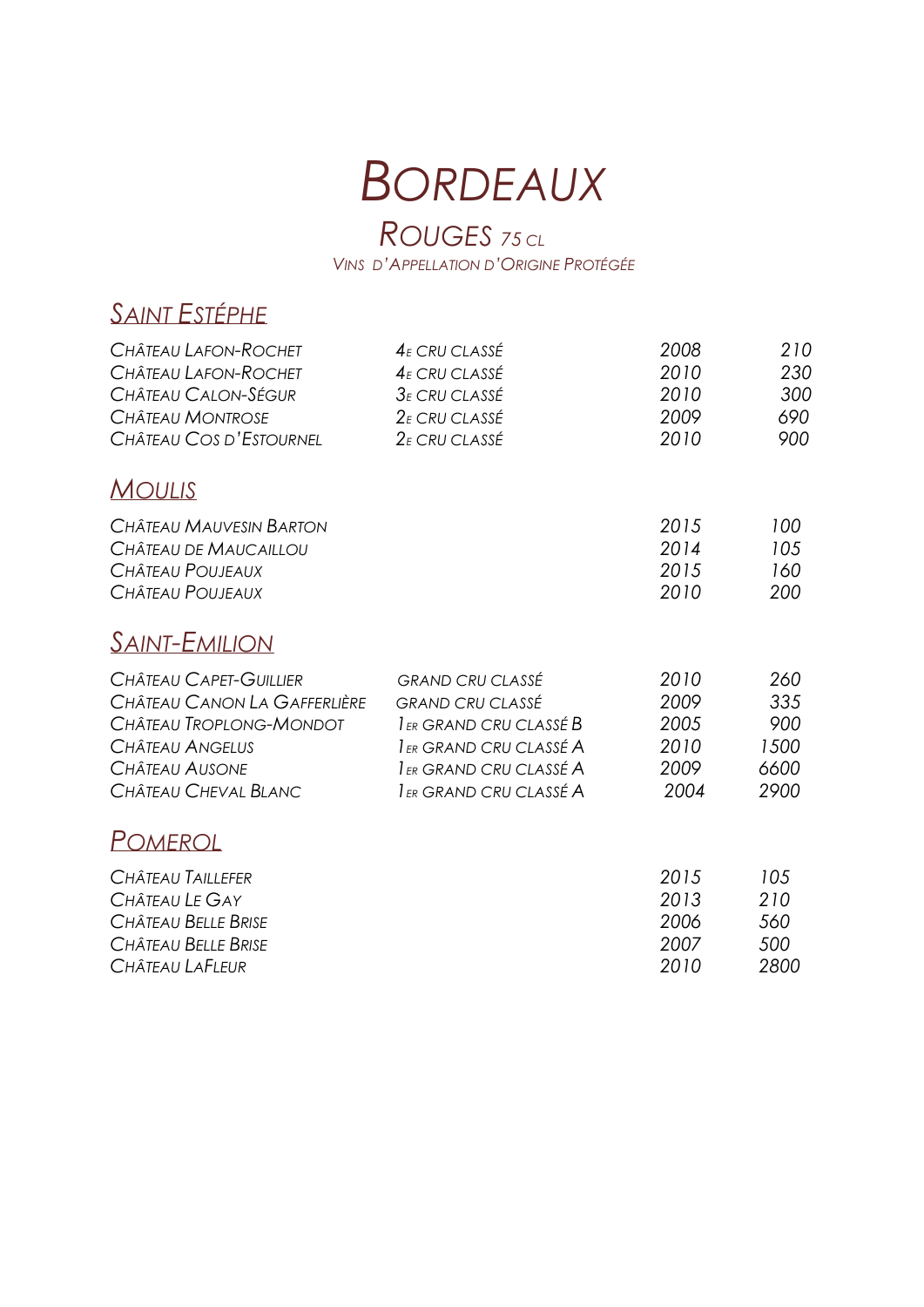### **BORDEAUX BLANCS LIQUOREUX 75 CL** VINS D'APPELLATION D'ORIGINE PROTÉGÉE

### SAUTERNES

| CHÂTEAU SIGALAS RABAUD      | IER GRAND CRU CLASSÉ 2004             | 130  |
|-----------------------------|---------------------------------------|------|
| CHÂTEAU RAYNE VIGNEAU       | I <sub>ER</sub> GRAND CRU CLASSÉ 1995 | 160  |
| CHÂTEAU D'YQUEM LUR SALUCES | I ER GRAND CRU SUPÉRIEUR 1986         | 1500 |

### **BORDEAUX MAGNUMS ROUGES** 150 CL **VINS D'APPELLATION D'ORIGINE PROTÉGÉE**

CHÂTEAU CLERC MILON 5<sub>ÈME</sub> CRU CLASSÉ CHÂTEAU SOCIANDO MALLET

| PAUILLAC          | 2007 | 370 |
|-------------------|------|-----|
| <b>HAUT MÉDOC</b> | 2000 | 500 |